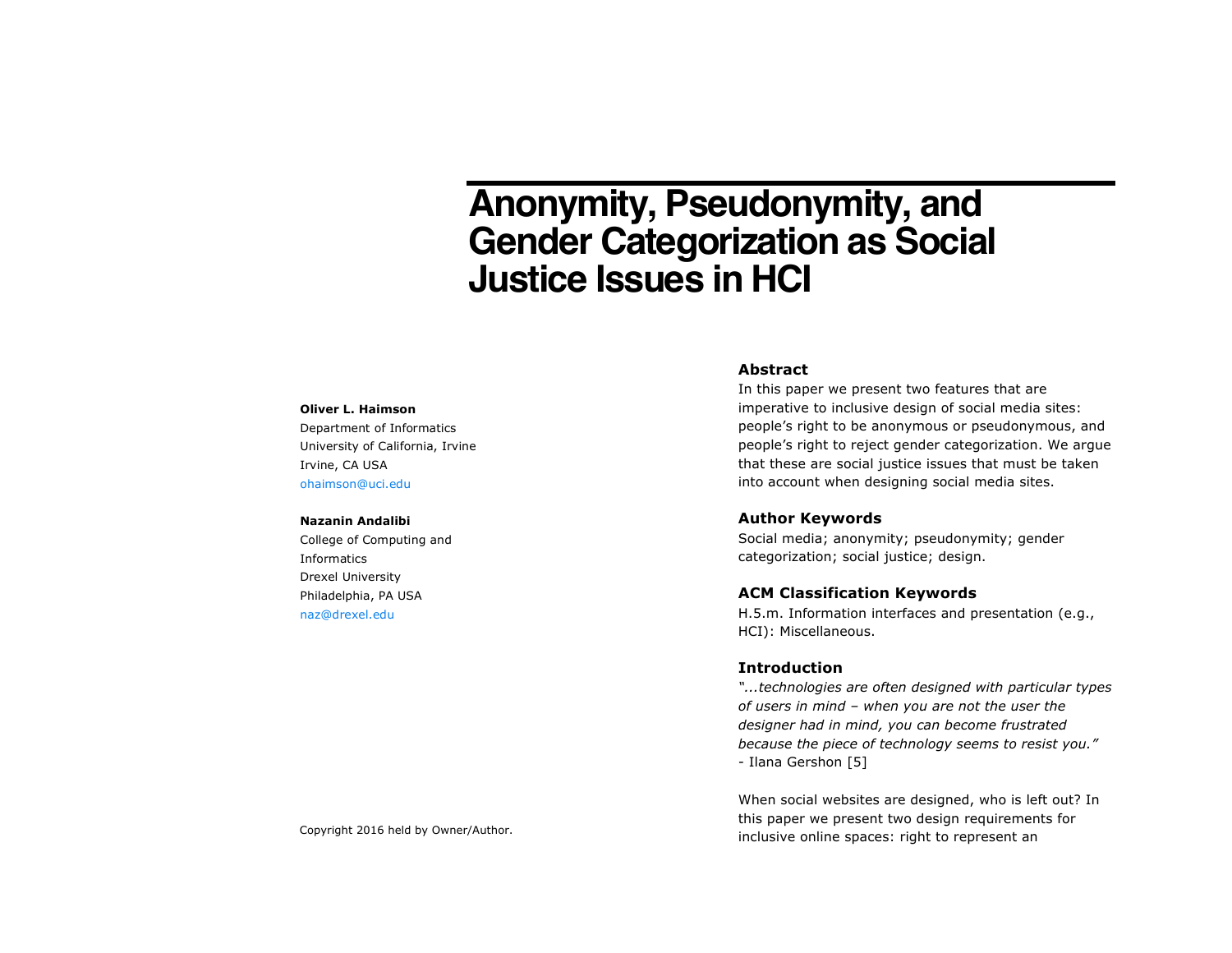anonymous or pseudonymous online identity, and right to not be categorized by gender.

# **Anonymity and Pseudonymity**

The right to anonymity and pseudonymity online is a social justice issue. In this paper, we focus on names as one factor that could signal levels of identifiability, though there are other factors that can identify individuals. There are many reasons why a person may not want to or be willing to disclose their actual name in an online context: She may be a survivor of intimate partner violence, and not want to be further harassed online by her ex-partner [4]. She may use online platforms to express radical activist content that would not be acceptable to her boss and coworkers. She may be living under an oppressive regime which does not tolerate opposing views that one needs to express [e.g., 11]. She may want to display several different identities online, rather than just one [9]. Whatever the circumstance, it is unjust to deny users the ability to represent themselves with a name and online profile(s) of their choosing that they feel represents them best in a particular context. What do we lose when prominent social media platforms require users to display their "real" names and identities? Who is excluded or put in danger when such policies are enforced worldwide without consideration of the implications for particular marginalized or oppressed groups?

# **Rejecting Gender Categorization**

The right to reject being categorized by gender online is a social justice issue. Many online social media sites require users to assign certain categorical attributes to their profile (e.g., gender) that may hinder not only online self-presentation but also the user's ability to feel included on a particular site. Requiring users to

provide gender information, particularly when only offering binary gender options, will exclude many users who do not fit into that categorization scheme or who do not wish to disclose their gender. Some reasons one may not wish to disclose their gender include fear of harassment for being a woman or being trans, being in a transitional period as part of a gender change, wishing to avoid ad targeting, and privacy concerns more broadly. Currently, three out of the ten most popular social media sites require users to choose either Male or Female at sign up  $[2]^1$ . Site designers must consider who is excluded when gender categories are mandated.

# **Discussion**

What do we lose when prominent social media sites require users to present "real" names and identities? First, we lose the ability of online spaces to act as "identity workshops" [3] where identity experimentation can take place<sup>2</sup>. Second, we lose the ability to self-disclose sensitive information and receive support without the stigma that may occur when disclosing such information using a real name [1,10]. Finally, we lose the ability to post radical or antigovernmental political views and engage in activism without it being linked back to our professional or personal identities. There remains real power in being able to act anonymously, and inclusive design *must* account for this.

Some sites include more gender profile options after sign up, imposing binary gender only at sign up.

 $2$  However, anonymity cannot make issues of gender and race inequality disappear in online spaces [7,8], and may not be as liberatory as earlier argued by Bruckman [3], Turkle [12], and others.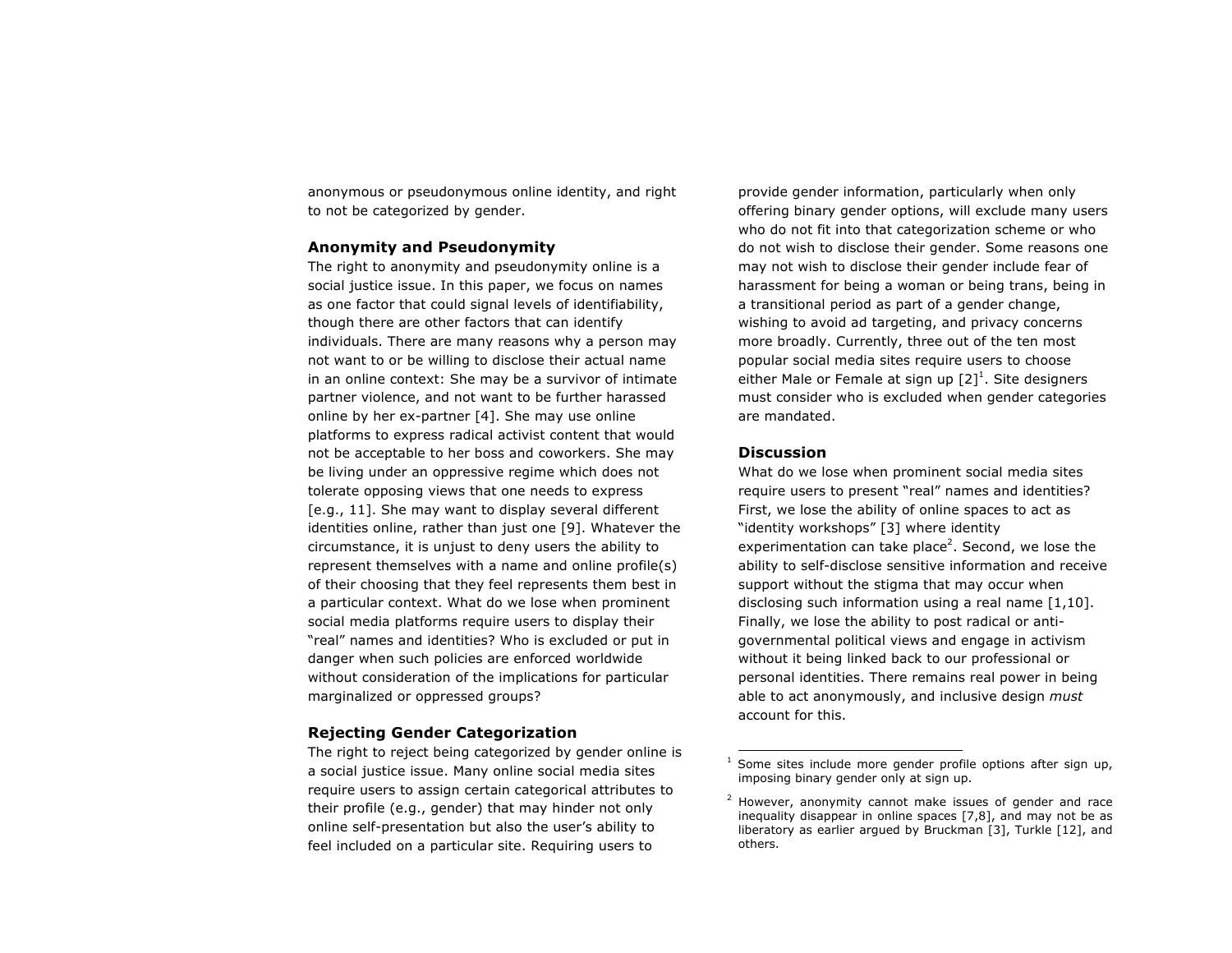What do we lose when gender categorization is mandated on social media sites? We lose online participation and engagement from a small, marginalized group (those with non-binary genders) [6] and from others who do not wish to disclose their gender in online platforms. But beyond that, we lose inclusivity of online platforms, which is about gender now and in this paper, but may be about another category at a future time. There is no actual reason why gender categorization is necessary on social media sites [2], and the benefits of requiring it do not outweigh the costs associated with excluding certain users.

Increasingly, social websites want their users to disclose more and more information about themselves. What happens when information that could be used to imply extremely personal things about people and potentially make them vulnerable are mandatory to disclose? What if those who do disclose systematically benefit from doing so, for example by being shown more reliable or valuable information? Inclusive design must consider the ways that mandatory disclosure of personal information can privilege certain users, and the fact that information that many do not consider personal or sensitive (e.g., name and gender) is in fact a sensitive disclosure for others.

# **Conclusion**

In this paper, we have presented people's rights to anonymity/pseudonymity and rights to reject gender categorization on online platforms as social justice issues. Socially just design can and should take these issues into account to reduce oppression of marginalized people.

# **References**

- 1. Nazanin Andalibi, Oliver L. Haimson, Munmun De Choudhury, and Andrea Forte. 2016. Understanding Social Media Disclosures of Sexual Abuse Through the Lenses of Support Seeking and Anonymity. *Proceedings of ACM CHI Conference on Human Factors in Computing Systems*.
- 2. Rena Bivens and Oliver L. Haimson. Baking Gender into Social Media Design: Programming Practices, Data Collection, and Ad Targeting. *Social Media + Society* (under review).
- 3. Amy Bruckman. 1992. Identity Workshop.
- 4. Jill P. Dimond, Casey Fiesler, and Amy S. Bruckman. 2011. Domestic violence and information communication technologies. *Interacting with Computers* 23, 5: 413–421. http://doi.org/10.1016/j.intcom.2011.04.006
- 5. Ilana Gershon. 2011. *The Breakup 2.0: Disconnecting over New Media*. Cornell University Press.
- 6. Oliver L. Haimson, Jed R. Brubaker, Courtney Loder, Lynn Dombrowski, and Gillian R. Hayes. 2015. User Response to Facebook's Custom Gender Options. *iConference 2015 Proceedings*. Retrieved September 7, 2015 from https://www.ideals.illinois.edu/handle/2142/73701
- 7. Lori Kendall. 1998. Meaning and Identity in "Cyberspace": The Performance of Gender, Class, and Race Online. *Symbolic Interaction* 21, 2: 129– 153. http://doi.org/10.1525/si.1998.21.2.129
- 8. Lisa Nakamura. 2013. *Cybertypes: Race, Ethnicity, and Identity on the Internet*. Routledge.
- 9. Allucquère Rosanne Stone. 1996. *The War of Desire and Technology at the Close of the Mechanical Age*. MIT Press.